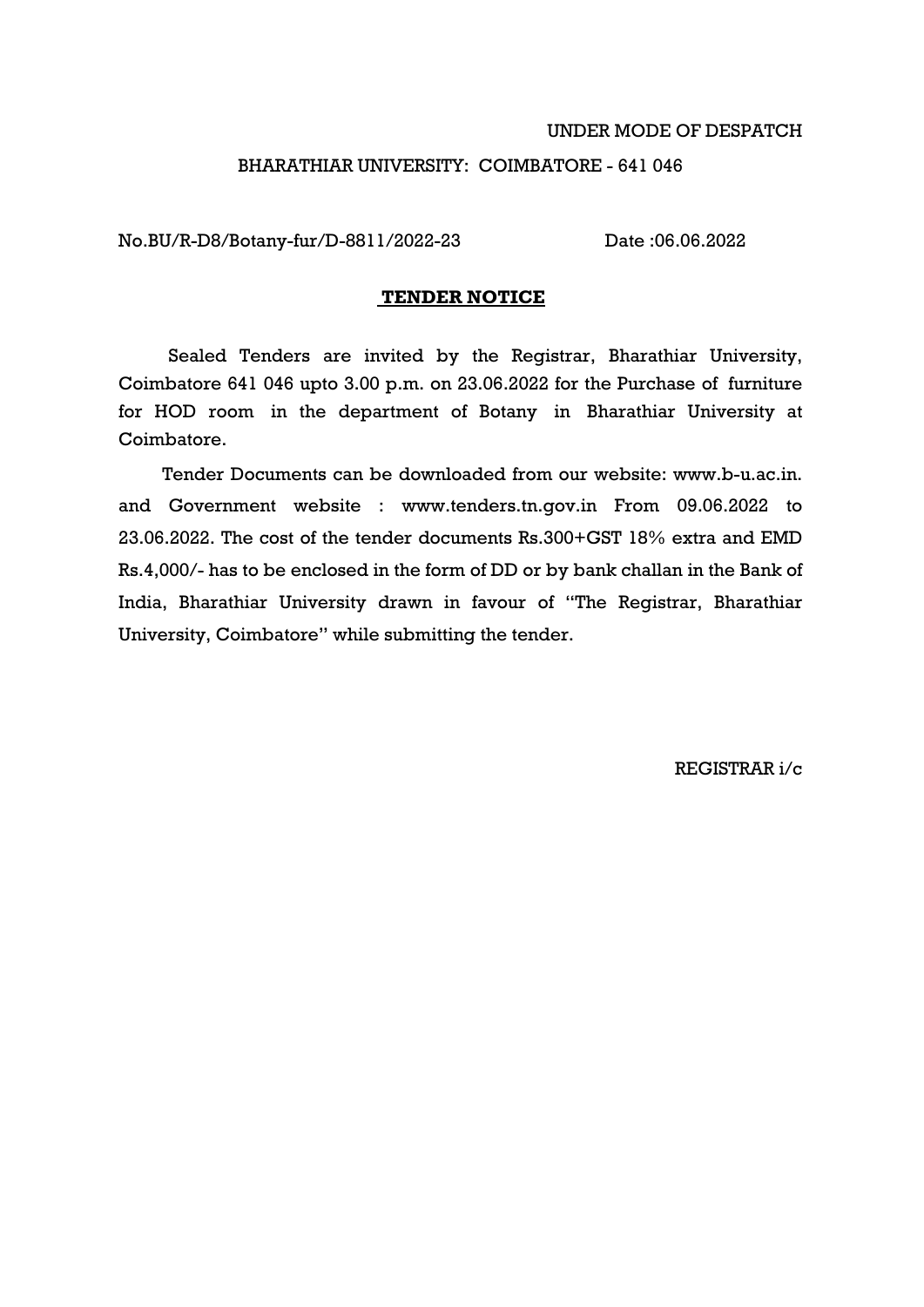#### **BHARATHIAR UNIVERSITY COIMBATORE: 641 046 TENDER CONDITIONS AND INSTRUCTIONS FOR THE PURCHASE OF**

# **FURNTIURE FOR HOD ROOM IN THE DEPARTMENT OF BOTANY IN BHARATHIAR UNIVERSITY, COIMBATORE.**

- 1 Sealed Tenders will be received by the Registrar up to 3.00 p.m. on 23.06.2022 for the " Purchase of furniture for HOD room in the department of Botany in Bharathiar University at Coimbatore" as given in the schedule.
- 2 **The tender shall be submitted in a sealed cover superscribed as "Tender for the Purchase of furniture for HOD room in the department of Botany in Bharathiar University at Coimbatore due on 23.06.2022 at 3.00 p.m.**
- 3 **The tenders will be opened by the Registrar in the Registrar's Chamber at 4.00 p.m. on 23.06.2022 in the presence of tenderers who are present.**
- 4 Each tender shall be accompanied with an **EMD of Rs. 4,000/- (Rupees four thousand only) and Tender cost of Rs. 300+GST18% extra** in the form Bank of India Challan or DD drawn in one of the **Nationalized Banks** in the name of "Registrar, Bharathiar University" payable at Coimbatore. Cheques and Bank Guarantees will not be accepted. Tenders without EMD shall be summarily rejected. EMD will not carry any interest.
- 5 Tenders received late will be returned to the tenderer unopened.
- 6 The entries in the tender schedule shall be as for as possible without scoring, corrections and over writings and shall be legible. The unavoidable correction or scoring shall be attested by full signature of the tenderer. The tenderer should sign on each page of the tender document.
- 7 In the tender schedule the tenderer should quote his rates for each item separately in figures and words in the corresponding column.
- 8 If the rates quoted in the schedule differ in words and figures, the lowest quoted rate will be taken. The unit rates quoted in the schedule is those governing payment.
- 9 Taxes or any other charges if any shall be clearly mentioned specifying the percentage. If this is not specifically mentioned it will be taken that the rates quoted are nett.
- 10 **If the tenderers quotes the price with GST, should mention the valid GST registration Number along with the copy of the registration Certificate**.
- 11 The rate quoted shall be for delivery at University Campus.
- 12 No revision of rates at any cost will be accepted.
- 13 Tender documents are not transferable.
- 14 The tender shall be submitted only in this official form and the tenderers should sign on each page of the all tender documents and enclosed without any omission.
- 15 **The tender shall be valid for a minimum of 180 days from the date of opening**. Tenderer should not withdraw his tender after the tenders are opened. In case the tender is withdrawn after it opened, the EMD remitted will be forfeited.
- 16 The EMD of the unsuccessful tenders will be refunded immediately after the tenders are disposed of by the competent authority.
- 17 Successful tenderer shall remit a security deposit of 5% of the accepted tender order value and execute an agreement on Tamilnadu stamp paper to the value of Rs.100.00. Failure to execute the agreement within the stipulated time will entail in forfeiture of the EMD. Security Deposit will be refunded after audit/warranty period is over.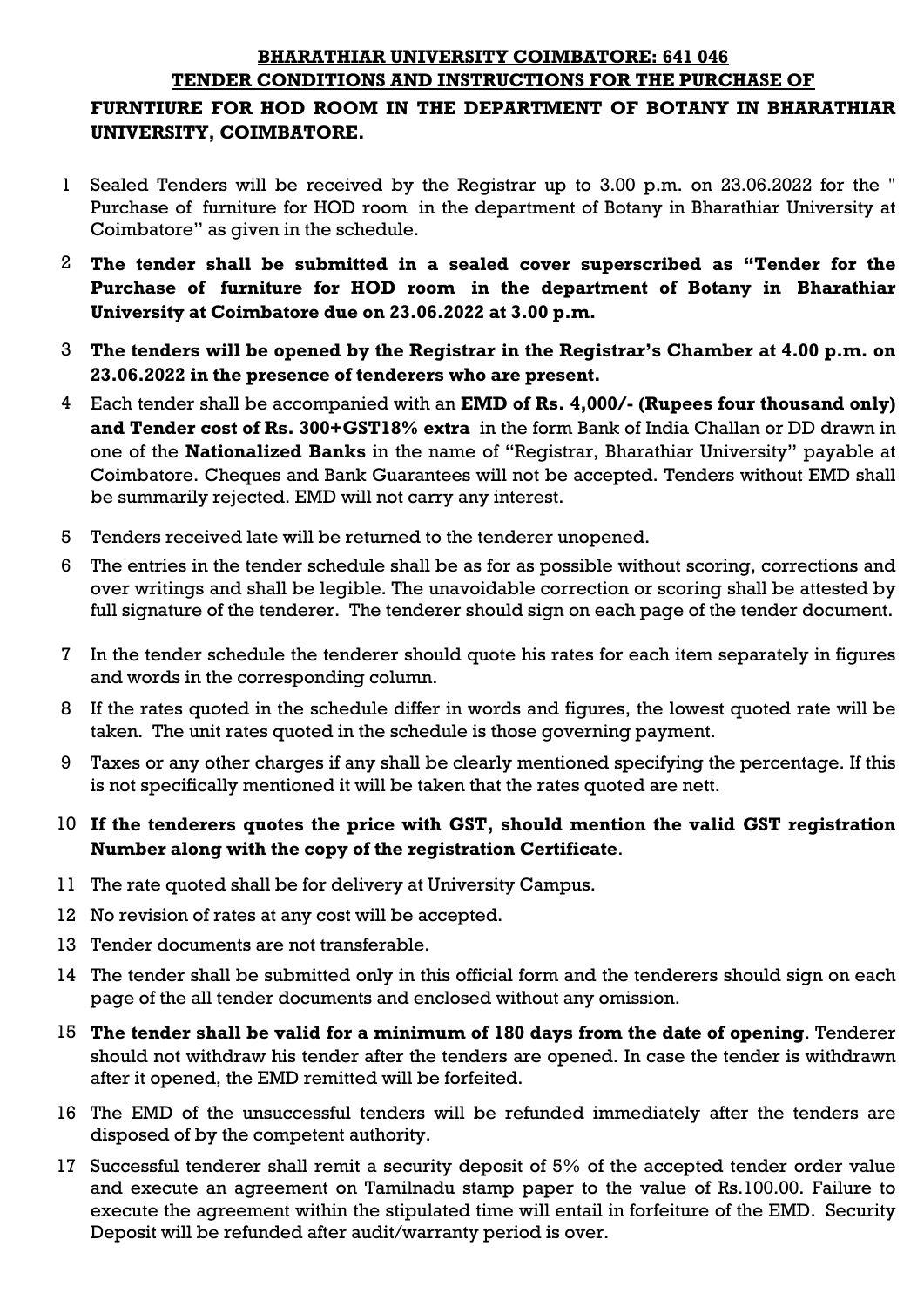- 18 The material should be supplied within the stipulated period mentioned in the supply order. If the supply is not made within the period the supply order will be cancelled and EMD will be forfeited.
- 19 The materials quoted shall confirm **ISI standard**. The make of the materials shall be mentioned in the tender.
- 20 The tender is submitted subject to and agreeing to the above conditions. Original tender documents should be enclosed otherwise it will be liable for rejection.
- 21 Downloaded tender documents should be accompanied with tender cost and EMD in the form of DD drawn in favour of the Registrar, BU.
- 22 If the price in INR with GST taxes, should mention the valid local Sales Tax Registration/VAT Registration/CST Registration Numbers along with the copy of the Registration Certificate.
- 23 EMD and Tender Cost shall be exempted if the firm registered with MSME and NSIC. The Registration Certificate along with the terms and condition issued by the MSME and NSIC should be enclosed and highlighted to consider the exemption.
- 24 Net rate including excise duty, surcharge, sales tax, freight, insurance, delivery, installation and commissioning of the above work and such other levies that may be applicable. The bidder should clearly mentioned the details of their tax, customs and other charges, etc.
- 25 The rate should be quoted with specification, make and model if applicable and should be indicated clearly both in words and figures. Any scoring or overwriting should be attested by the tenderers with full signature. The rate quoted should be firm and should not be subjected to any variation clauses.
- 26 If the equipment is imported, Customs Duty, Clearance, delivery, transportation, Insurance charges should be mentioned clearly. The firm has to arrange the authorized customs clearing agent on behalf of University for customs clearance.
- 27 In case the tender is withdrawn after it opened, the EMD will be forfeited

**Additional Documents:** Please also attach with the quote the following documents:

- § ISO Certificate / Equivalent Certified company
- § Number of service centers of the supplier in Tamilnadu/India.
- § Number of years standing in the business.
- § Average turnover in the last three years.
- § Backup facility for the warranty period.
- § Copy of Manufacturer License, PAN, TIN and GST Number.
- § Certificates attained by the manufacturer.
- § Company Profile.
- § Manufacturer Authorization Form (MAF) from OEM (Original Equipment Manufacturer)
- § Any other relevant details in support of the items specified
- 28 Any dispute arising out of this contract shall be settled only at the court having jurisdiction of Coimbatore.
- 29 The authority competent to accept the tender reserves the right to reject or accept any tender without assigning any reasons thereof.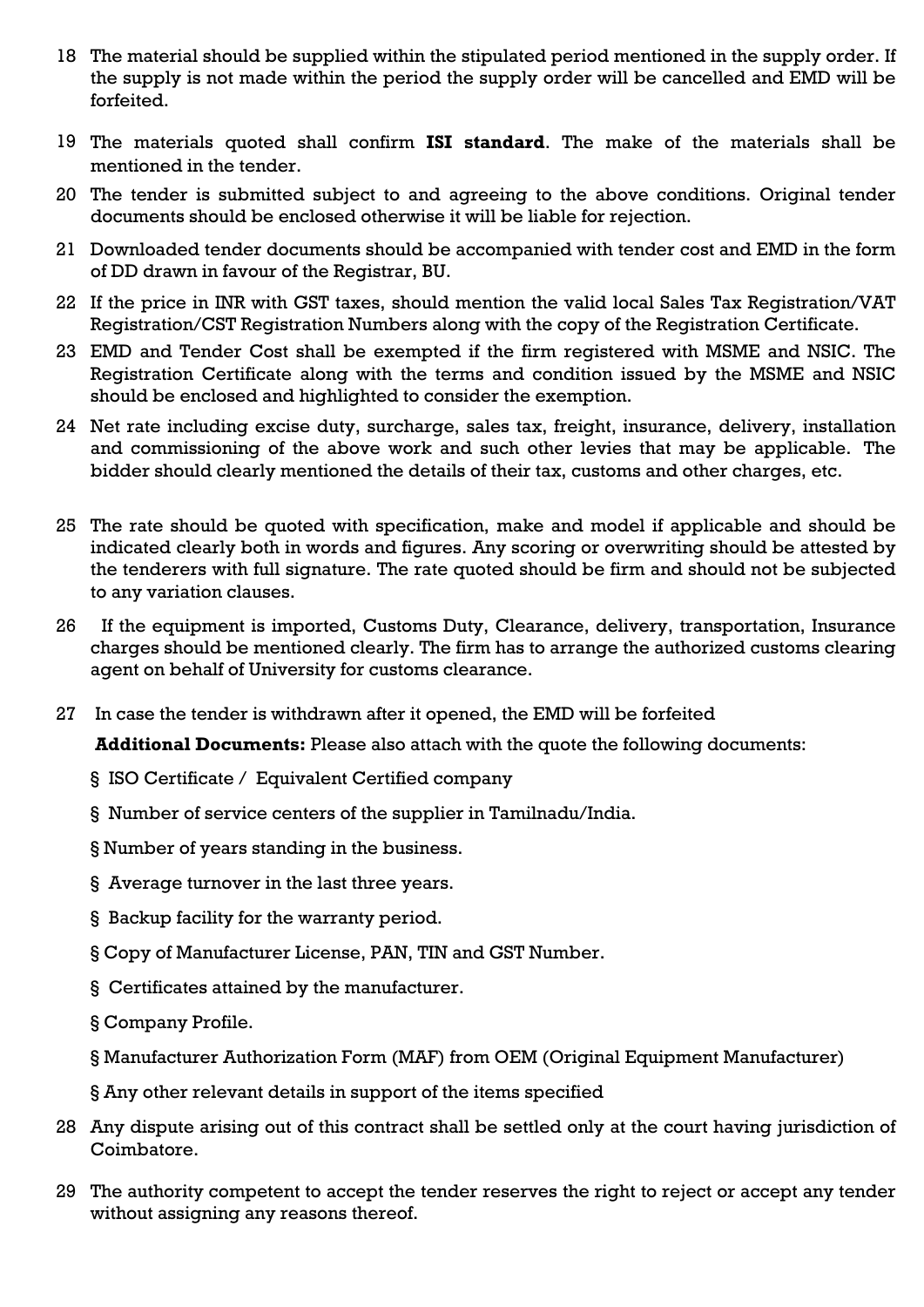- 30 Regarding the acceptance of supply with reference to the specification and quality of materials supplied. The decision of University Registrar shall be final.
- 31 The University's general rules for the supply of the materials and works will apply on this purchase also.
- 32 The tender is governed by the Tamilnadu Tender Transparency Act 1998 and 2000 as amended from time to time.

#### **Other Enclosures:**

v Attested copies of the Registration Certificate of the company.

v Audited Annual Financial Statements and Annual Report and Certified statement from the current Statutory Auditors of the bidder.

v Signed and stamped copy of the original tender document downloaded from the website along with its annexures/ corrigendum/ documents, etc.

- v The copy of the GST registration certificate and copy of PAN.
- v The annual turnover of the bidder for the last three financial years.
- v Any other document.
- 33 The tender is submitted subject to and agreeing to the above conditions. Original tender documents should be enclosed otherwise it will be liable for rejection.
- 34 Downloaded tender documents should be accompanied with tender cost and EMD in the form of DD drawn in favour of the Registrar, BU.

| Cost of Tender document (to be filled by the tenderer) |      |                    |  |
|--------------------------------------------------------|------|--------------------|--|
| <b>DD/Challan No</b>                                   | Date | <b>Amount Bank</b> |  |
|                                                        |      |                    |  |

| Details of EMD Amount (to be filled by the tenderer): |             |               |             |
|-------------------------------------------------------|-------------|---------------|-------------|
| <b>DD/Challan No</b>                                  | <b>Date</b> | <b>Amount</b> | <b>Bank</b> |
|                                                       |             |               |             |

### **SIGNATURE OF THE TENDERER**

### **MOBILE NO:**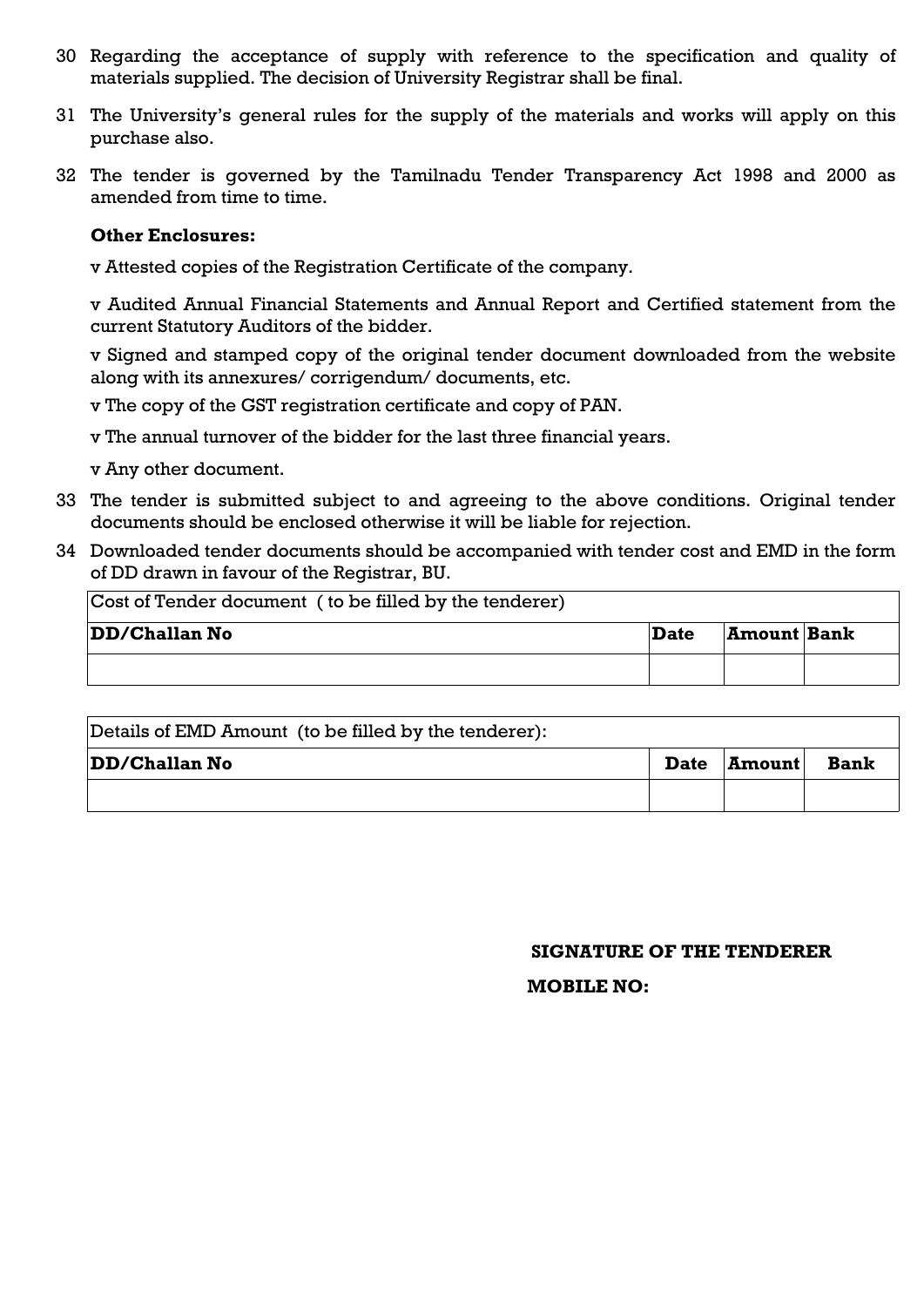## **BHARATHIAR UNIVERSITY: COIMBATORE 641 046**

## **Schedule For Purchase of furniture for HOD room in the department of Botany in Bharathiar University at Coimbatore.**

| S1.<br>No.   | <b>Specification</b>                                                                                                                                                                                                                                                                                                                                                                                                                                                                                                                                                                                                                                                                                                                                                                                                                                                                                                                                                                                                                                                                                                                                                                                                                                                                                                                                                                                                                                                                                                                                                                                                                                                                                                                                                                                                                                                                              | Qty.<br>Req | Rate<br>each | <b>Total</b><br><b>Amount</b><br>Rs. (Nett) |
|--------------|---------------------------------------------------------------------------------------------------------------------------------------------------------------------------------------------------------------------------------------------------------------------------------------------------------------------------------------------------------------------------------------------------------------------------------------------------------------------------------------------------------------------------------------------------------------------------------------------------------------------------------------------------------------------------------------------------------------------------------------------------------------------------------------------------------------------------------------------------------------------------------------------------------------------------------------------------------------------------------------------------------------------------------------------------------------------------------------------------------------------------------------------------------------------------------------------------------------------------------------------------------------------------------------------------------------------------------------------------------------------------------------------------------------------------------------------------------------------------------------------------------------------------------------------------------------------------------------------------------------------------------------------------------------------------------------------------------------------------------------------------------------------------------------------------------------------------------------------------------------------------------------------------|-------------|--------------|---------------------------------------------|
| ı            | Executive table size : W2200 X D800 X H780mm<br>Side Table size: 1010W X 500D X 650HT<br>Main Table details.<br>Made of Pre laminated particle board. Desk top made of 50mm<br>thick Pre laminated particle board and edges covered with 2mm<br>PVC lipping on all exposed edges. Modesty panel provide in<br>front side of table made of 15mm thick pre laminated particle<br>board of 450mm height. The table is fitted with 200mm wide<br>aluminum flip up provision to mount switches and sockets.<br>with telescopic hinge. Table Top Supporting Leg Details: One<br>side of main table supported with fixed drawer(3Drawers). The<br>storage top are made of 15 mm both side pre laminated particle<br>board with 2mm PVC lipping around and bottom, around sides<br>are 15mm both side pre laminated particle board. Three<br>Drawers are fitted with Noiseless telescopic smooth heavy duty<br>drawer rails (load capacity 65 kg.) (ISO certified); drawers with<br>opening and fitted with proper Branded locking<br>full<br>arrangements and Leatherlite handle for opening drawers.<br>Cupboard will have single drawers which are fitted with<br>telescopic<br>smooth<br>runners<br>and with<br>proper<br>locking<br>arrangements. Front opening doors are fitted with telescopic<br>hinge.<br>Side Storage Table Details:<br>The storage top are made of 15 mm both side pre laminated<br>particle board with 2mm PVC lipping around and bottom,<br>around sides are 15mm both side prelaminated particle board.<br>Back panel are 9mm thick pre laminated particle board<br>Side Storage Table Details: Size: 1010W X 500D X 650HT<br>The storage top are made of 15 mm both side pre laminated<br>particle board with 2mm PVC lipping around and bottom,<br>around sides are 15mm both side prelaminated particle board.<br>Back panel are 9mm thick pre laminated particle board. | 1 No        |              |                                             |
| $\mathbf{2}$ | Storage Size: Size: 900L X 450D X 1800mmH.<br>TOP: Made of E-1 Grade (Formaldehyde class) Pre laminated<br>particle board of 25mm thick, Pre laminated particle board<br>edges covered with 2mm PVC lipping on all exposed edges.<br>Back panel: Made of E-1 Grade (Formaldehyde class) Pre<br>laminated particle board. Table top made of 9mm thick Pre<br>laminated particle board.<br>Shutter: Made of E-1 Grade (Formaldehyde class) Pre laminated<br>particle board. made of 18mm thick Pre laminated particle<br>board and edges covered with 2mm PVC lipping on all exposed<br>edges and drawers with full opening and fitted with good quality<br>locking arrangements, cabinet hinges and Groove handle for<br>opening drawers Accessories is all made of Epco brand.                                                                                                                                                                                                                                                                                                                                                                                                                                                                                                                                                                                                                                                                                                                                                                                                                                                                                                                                                                                                                                                                                                                    | 2 Nos       |              |                                             |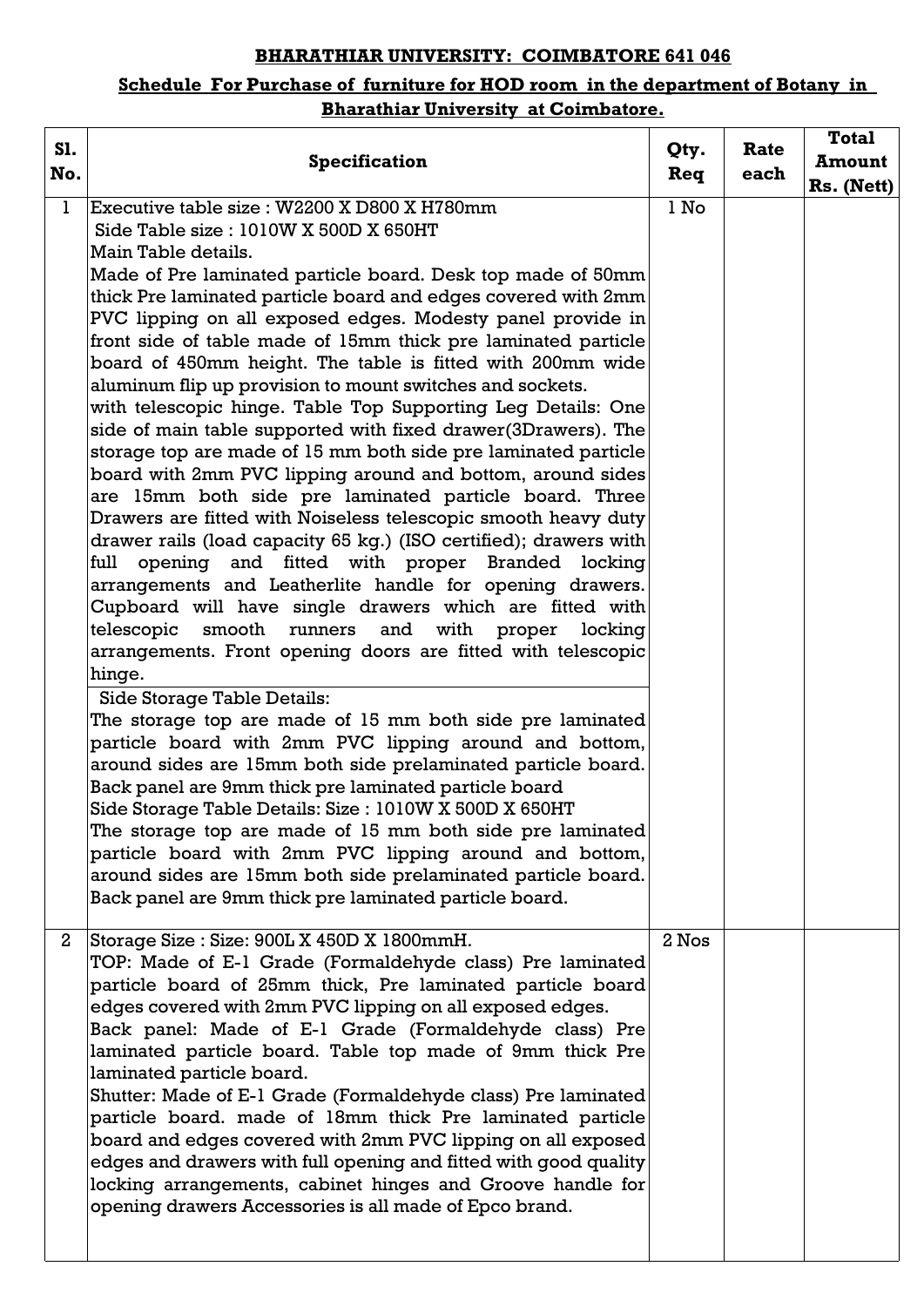| S1. |                                                                                                                                                                                                                                                                                                                                                                                                                                                                                                                                                                                                                                                                                                                                                                                                                                                                                                                                                                                                                                                                                                                                                                                                                                                                                                  | Qty.Re | Rate | <b>Total</b>  |
|-----|--------------------------------------------------------------------------------------------------------------------------------------------------------------------------------------------------------------------------------------------------------------------------------------------------------------------------------------------------------------------------------------------------------------------------------------------------------------------------------------------------------------------------------------------------------------------------------------------------------------------------------------------------------------------------------------------------------------------------------------------------------------------------------------------------------------------------------------------------------------------------------------------------------------------------------------------------------------------------------------------------------------------------------------------------------------------------------------------------------------------------------------------------------------------------------------------------------------------------------------------------------------------------------------------------|--------|------|---------------|
| No. | <b>Specification</b>                                                                                                                                                                                                                                                                                                                                                                                                                                                                                                                                                                                                                                                                                                                                                                                                                                                                                                                                                                                                                                                                                                                                                                                                                                                                             | q      | each | <b>Amount</b> |
|     |                                                                                                                                                                                                                                                                                                                                                                                                                                                                                                                                                                                                                                                                                                                                                                                                                                                                                                                                                                                                                                                                                                                                                                                                                                                                                                  |        |      | Rs. (Nett)    |
| 3   | Storage Size: Size: 900L X 450D X 750mmH.<br>TOP: Made of E-1 Grade (Formaldehyde class) Pre laminated<br>particle board of 25mm thick, Pre laminated particle board<br>edges covered with 2mm PVC lipping on all exposed edges.<br>Back panel: Made of E-1 Grade (Formaldehyde class) Pre<br>laminated particle board. Table top made of 9mm thick Pre<br>laminated particle board.<br>Shutter: Made of E-1 Grade (Formaldehyde class) Pre laminated<br>particle board. made of 18mm thick Pre laminated particle<br>board and edges covered with 2mm PVC lipping on all exposed<br>edges and drawers with full opening and fitted with good quality<br>locking arrangements, cabinet hinges and Groove handle for<br>opening drawers Accessories is all made of Epco brand.                                                                                                                                                                                                                                                                                                                                                                                                                                                                                                                    | l No   |      |               |
| 3   | Storage Size : Size: 750L X 450D X 750mmH.<br>TOP: Made of E-1 Grade (Formaldehyde class) Pre laminated<br>particle board of 25mm thick, Pre laminated particle board<br>edges covered with 2mm PVC lipping on all exposed edges.<br>Back panel: Made of E-1 Grade (Formaldehyde class) Pre<br>laminated particle board. Table top made of 9mm thick Pre<br>laminated particle board.<br>Shutter: Made of E-1 Grade (Formaldehyde class) Pre laminated<br>particle board. made of 18mm thick Pre laminated particle<br>board and edges covered with 2mm PVC lipping on all exposed<br>edges and drawers with full opening and fitted with good quality<br>locking arrangements, cabinet hinges and Groove handle for<br>opening drawers Accessories is all made of Epco brand.                                                                                                                                                                                                                                                                                                                                                                                                                                                                                                                   | 3 Nos  |      |               |
| 5   | Executive Revolving High Back Mesh Senior chair with cushion<br>seat and Mesh back with adjustable arm<br>Base: The 640mm dia (26 inches) five pronged base is made out<br>of GF nylon - Reinforced with bottom ribbing for additional<br>buttress and strength. Tested prudently and rigorously as per<br>ANSI/BIFMA X5.1-2011 General Purpose Office Chair Standards<br>Castors - Castors - Twin Castors 50mm dia castors compling to<br>ANSI / BIFMA X 5.1 - 2002<br>Gaslift - Gaslift - Class 4 tested -ANSI BIFMA performance<br>standards<br>Seating Structure - Seat and back is made out of 12mm molded<br>hot pressed plywood in ergonomic shape fitted with Imported T-<br>nuts and revited in to the wood.<br>Upholstery: Cushion with pre moulded foam of $50$ - 60 density in<br>the shape of plywood.<br>Density -- 52 kg/m3<br>Hardness -- 12.6kgf at 25%<br>Mechanism - Distinctively and characteristically designed tilt<br>mechanism offering a very smooth and fluidic reclining motion<br>with tension adjust knob and importantly offering seat to back<br>recline ratio of 3:7, optimal for good back support.Multilock<br>mechanism is fabricated from CR Sheets, undergo through CO2<br>welding process imparting uniform surface finish and tensile<br><u>strenath</u> | l No   |      |               |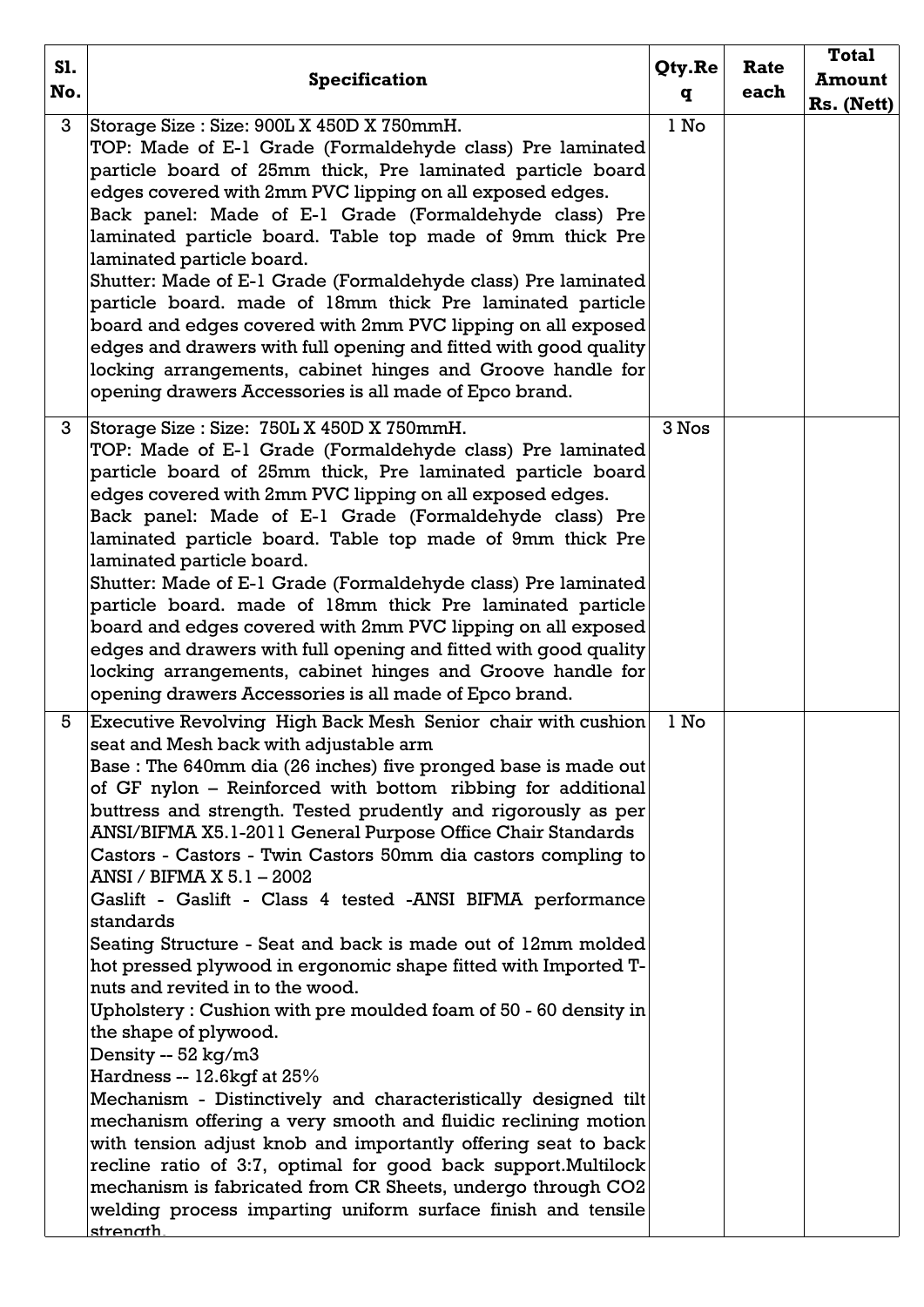| S1.<br>No. | <b>Specification</b>                                                                                                                                                                                                                                                                                                                                                                                                                                                                                                                                                                                                                                                                                                                                                                                                                                                                                                                                                                                                                                                                                                                                                                                                                                                                                                                                                                                                                                                                                    | Qty.Re<br>q | Rate<br>each | <b>Total</b><br><b>Amount</b><br>Rs. (Nett) |
|------------|---------------------------------------------------------------------------------------------------------------------------------------------------------------------------------------------------------------------------------------------------------------------------------------------------------------------------------------------------------------------------------------------------------------------------------------------------------------------------------------------------------------------------------------------------------------------------------------------------------------------------------------------------------------------------------------------------------------------------------------------------------------------------------------------------------------------------------------------------------------------------------------------------------------------------------------------------------------------------------------------------------------------------------------------------------------------------------------------------------------------------------------------------------------------------------------------------------------------------------------------------------------------------------------------------------------------------------------------------------------------------------------------------------------------------------------------------------------------------------------------------------|-------------|--------------|---------------------------------------------|
| 6          | The components are processed with high degree of precision<br>and care so as to assemble with other parts in perfect harmony<br>to give smooth and effortless reclining experience. Tension<br>springs are made out Grade II material conforming to Indian<br>Standards. Also provided with release levers for locking<br>mechanism and height adjustment of seat. Mechanism aides to<br>operate the height adjustment, and has been equipped with 4<br>locking positions, back rest "Return Prevention" function<br>Headrest - Adjustable Headrest<br>Back - Mesh fabric used for back upholstery With Unique<br>Dynaflex Two Piece Back Construction, Dya Flex provides a<br>comfotable cushioning that stimulates the spine & abdominal<br>muscles to promote a healthy posture & back. Inbuilt body flex<br>lumbar support that synchronises perfectly with your back in all<br>positions of recline.<br>Tension Control : - Tension control is below Seat<br>Armrest - Moulded polyurethane Arms confirming to IS 7078<br>with steel inserts for long life. One way adjustable - Height<br>Adjustable.<br>Fabric - Seat is duly upholstered with approved fabric.<br>Specifications: Visitor Chair.<br>• Frame : The Frame will be made out of ERW oval tube with<br>$31X16$ mm with 1.6 mm thickness pipe conforming to $IS - 4923$ .<br>Frame is welded by Co2 welding process for uniform finish<br>conforming to IS 816.<br>• Surface finish : Frame is powder coated to provide an attractive | 7 Nos       |              |                                             |
|            | finish. It will be in black colour. The powder coating pre-<br>treatment is carried out with three in one chemical. After pre-<br>treatment process, the components are powder coated forbetter<br>adhesion of paint. The frames are powder coated with epoxy<br>polyester powder to the thickness of 40-60 microns as per IS 101<br>and oven baked at 180°. Product undergoes the following<br>testing process for durability and functionality, cross cut test for<br>ensuring adhesion of powder coating as per IS 13871. Powder<br>coated products are durable & reduce the risk of scratches,<br>chipping, abrasions, corrosion, fading and other wear issues.<br>• Leg Bushes: Bushes moulded with PP.<br>· Dimensions: Back width: 475mm, Total height: 1000 to 1100<br>mm, Back height- 570 mm. Seat width: 505 mm, Seat depth:<br>465 mm, Seat height : 465 to 565 mm.                                                                                                                                                                                                                                                                                                                                                                                                                                                                                                                                                                                                                         |             |              |                                             |
|            | Nett amount of Rs.                                                                                                                                                                                                                                                                                                                                                                                                                                                                                                                                                                                                                                                                                                                                                                                                                                                                                                                                                                                                                                                                                                                                                                                                                                                                                                                                                                                                                                                                                      |             |              |                                             |
|            | <b>NETT</b> rate should be quoted.                                                                                                                                                                                                                                                                                                                                                                                                                                                                                                                                                                                                                                                                                                                                                                                                                                                                                                                                                                                                                                                                                                                                                                                                                                                                                                                                                                                                                                                                      |             |              |                                             |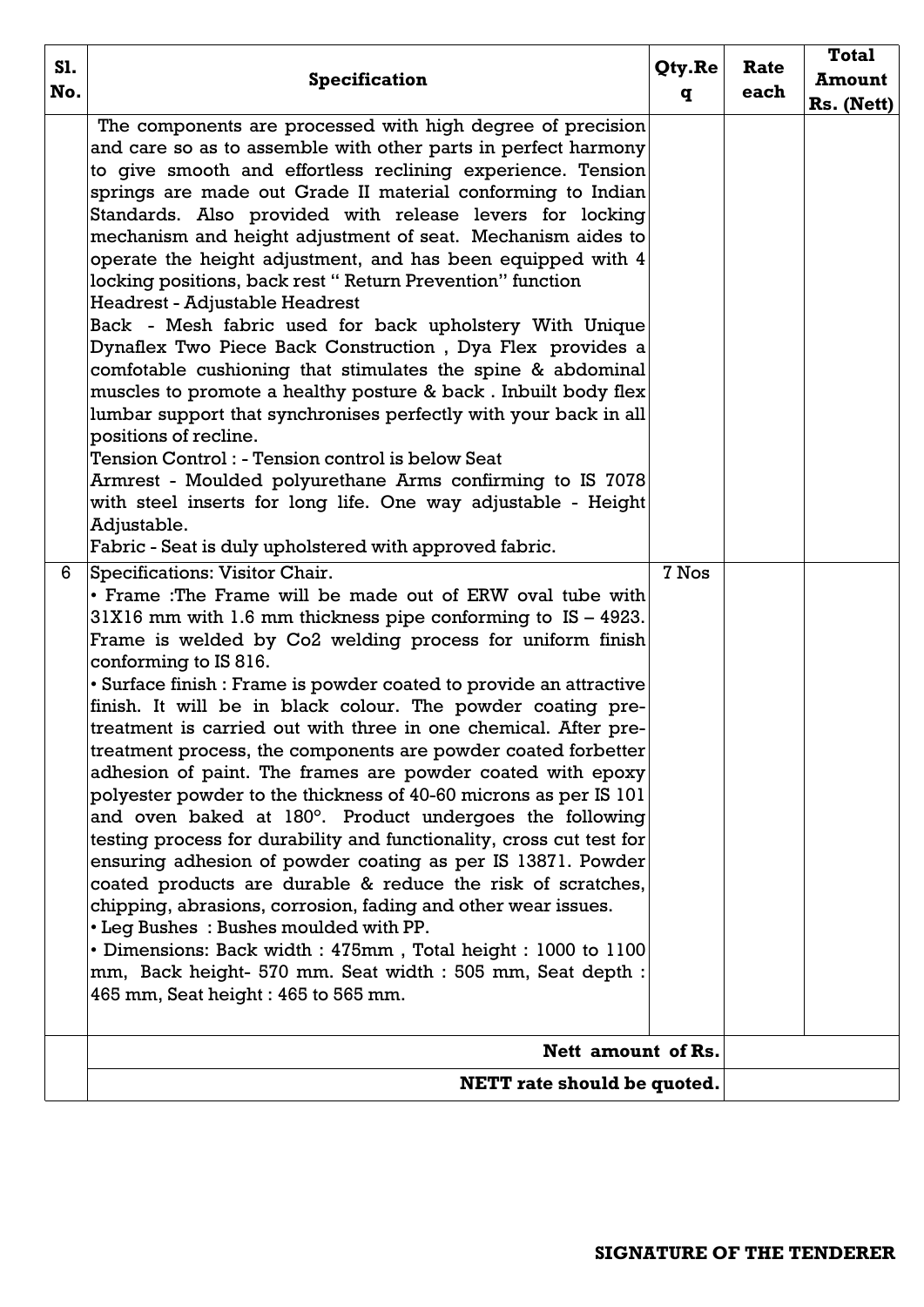#### **NOTE:**

- 1 Please quote the price with make of the items, without make the tender will not be considered.
- 2 The University is eligible for exemption of Central Excise Duty as per Government Notification No: 10/97 Central Excise Dt. 1.3.97. Hence, the item price may be quoted separately (i.e.) unit price & taxes etc; only. The University will be given necessary exemption form for Central Excise. It is also eligible for Customs Duty exemption as per the Government Notification No: 51/96 Customs Dt. 23.06.1996.
- 3 The firm may be quoted the rate as per the tender specification, the rate quoted by the firm will be considered if it is only as per the tender specifications. If there is any deviation of specification from the tender specification, the tender will not be considered.
- 4 The Original tender form should be submitted to this office along with the tender schedule.

1



2